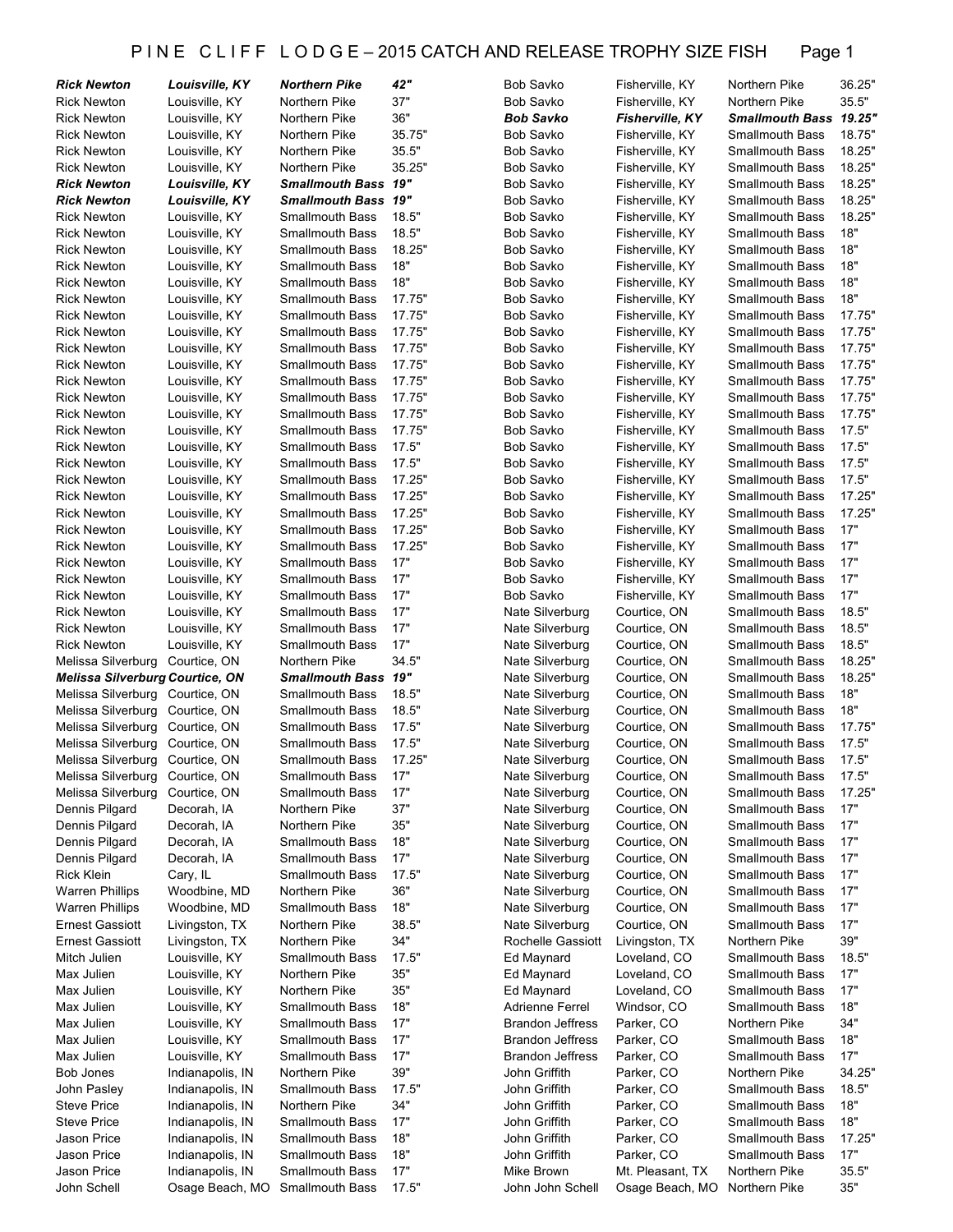| Steve Ropp                    | Hutchinson, KS        | Northern Pike                                                     | 35.5"  | Jon Stewart                             | Lake Quivira, KS                 | Northern Pike                                             | 38.5"  |
|-------------------------------|-----------------------|-------------------------------------------------------------------|--------|-----------------------------------------|----------------------------------|-----------------------------------------------------------|--------|
| Steve Ropp                    | Hutchinson, KS        | Northern Pike                                                     | 35"    | <b>Mark Myers</b>                       | <b>Hartford, KS</b>              | Smallmouth Bass 19"                                       |        |
| <b>Steve Ropp</b>             | Hutchinson, KS        | Northern Pike                                                     | 34"    | Mark Myers                              | Hartford, KS                     | <b>Smallmouth Bass</b>                                    | 18"    |
| <b>Steve Ropp</b>             | <b>Hutchinson, KS</b> | Smallmouth Bass 19.5"                                             |        | Jason Foster                            | Hartford, KS                     | <b>Smallmouth Bass</b>                                    | 18"    |
| <b>Steve Ropp</b>             | <b>Hutchinson, KS</b> | <b>Smallmouth Bass</b>                                            | 19"    | Jason Foster                            | Hartford, KS                     | Smallmouth Bass                                           | 18"    |
|                               |                       |                                                                   |        |                                         |                                  |                                                           |        |
| <b>Steve Ropp</b>             | Hutchinson, KS        | <b>Smallmouth Bass</b>                                            | 18.25" | Jim Hix                                 | Overland Park, KS Northern Pike  |                                                           | 38"    |
| <b>Steve Ropp</b>             | Hutchinson, KS        | <b>Smallmouth Bass</b>                                            | 17.75" | Jim Hix                                 | Overland Park, KS Northern Pike  |                                                           | 34"    |
| Steve Ropp                    | <b>Hutchinson, KS</b> | <b>Smallmouth Bass</b>                                            | 17.5"  | Richard P. Groves                       | Independence, MO Smallmouth Bass |                                                           | 18"    |
| Steve Ropp                    | Hutchinson, KS        | <b>Smallmouth Bass</b>                                            | 17"    | Richard P. Groves                       | Independence, MO Smallmouth Bass |                                                           | 18"    |
| Steve Ropp                    | Hutchinson, KS        | Smallmouth Bass                                                   | 17"    | Richard P. Groves                       | Independence, MO Smallmouth Bass |                                                           | 18"    |
| Samantha Ropp                 | Hutchinson, KS        | Northern Pike                                                     | 38.25" |                                         |                                  | <b>Richard S. Groves Independence, MO Smallmouth Bass</b> | 19"    |
|                               |                       |                                                                   |        |                                         |                                  |                                                           | 37"    |
| Samantha Ropp                 | Hutchinson, KS        | Northern Pike                                                     | 37.5"  | Danny Groves                            | Lee's Summit, MO Northern Pike   |                                                           |        |
| Samantha Ropp                 | Hutchinson, KS        | <b>Smallmouth Bass</b>                                            | 18.25" | Danny Groves                            | Lee's Summit, MO                 | Northern Pike                                             | 36.25" |
| Samantha Ropp                 | Hutchinson, KS        | <b>Smallmouth Bass</b>                                            | 18"    | Danny Groves                            | Lee's Summit, MO                 | Northern Pike                                             | 34"    |
| Samantha Ropp                 | Hutchinson, KS        | <b>Smallmouth Bass</b>                                            | 17.25" | Danny Groves                            | Lee's Summit, MO                 | <b>Smallmouth Bass</b>                                    | 17"    |
| Joe Ensminger                 | Washington, DC        | Northern Pike                                                     | 35"    | Jason Palmer                            | Lee's Summit, MO                 | Northern Pike                                             | 36"    |
| Joe Ensminger                 | Washington, DC        | Northern Pike                                                     | 34"    | Mark Hudson                             | Glendale, AZ                     | Northern Pike                                             | 34.5"  |
| Joe Ensminger                 | <b>Washington, DC</b> | <b>Smallmouth Bass</b>                                            | 19"    | Jim Carney                              | Lakewood, CO                     | Northern Pike                                             | 35"    |
|                               |                       |                                                                   | 18"    |                                         |                                  |                                                           | 34.25" |
| Joe Ensminger                 | Washington, DC        | <b>Smallmouth Bass</b>                                            |        | Jim Carney                              | Lakewood, CO                     | Northern Pike                                             |        |
| <b>Rick Hodam</b>             | Lansing, KS           | Northern Pike                                                     | 38.5"  | <b>Jim Carney</b>                       | Lakewood, CO                     | Northern Pike                                             | 34"    |
| <b>Rick Hodam</b>             | Lansing, KS           | Northern Pike                                                     | 38"    | Jim Carney                              | Lakewood, CO                     | <b>Smallmouth Bass</b>                                    | 18.5"  |
| <b>Rick Hodam</b>             | Lansing, KS           | Northern Pike                                                     | 37.5"  | Jim Carney                              | Lakewood, CO                     | <b>Smallmouth Bass</b>                                    | 18"    |
| <b>Rick Hodam</b>             | Lansing, KS           | <b>Smallmouth Bass</b>                                            | 17"    | Jim Carney                              | Lakewood, CO                     | <b>Smallmouth Bass</b>                                    | 18"    |
| Keith Choc                    | Lengby, MN            | Northern Pike                                                     | 35.5"  | Jim Carney                              | Lakewood, CO                     | <b>Smallmouth Bass</b>                                    | 17.75" |
| Keith Choc                    | Lengby, MN            | Northern Pike                                                     | 34"    | Jim Carney                              | Lakewood, CO                     | <b>Smallmouth Bass</b>                                    | 17.5"  |
|                               |                       |                                                                   |        |                                         |                                  |                                                           |        |
| Mitch Amundsen                | Parker, CO            | Northern Pike                                                     | 34.5"  | Jim Carney                              | Lakewood, CO                     | <b>Smallmouth Bass</b>                                    | 17"    |
| Preston Cunningham Medina, TN |                       | Northern Pike                                                     | 34.5"  | Jim Carney                              | Lakewood, CO                     | <b>Smallmouth Bass</b>                                    | 17"    |
| Jeff Harper                   | Rogersville, MO       | Northern Pike                                                     | 35"    | Jim Carney                              | Lakewood, CO                     | <b>Smallmouth Bass</b>                                    | 17"    |
| Jeff Harper                   | Rogersville, MO       | Northern Pike                                                     | 34"    | Jason Terry                             | Springfield, MO                  | <b>Smallmouth Bass</b>                                    | 18.5"  |
| Jeff Harper                   | Rogersville, MO       | <b>Smallmouth Bass</b>                                            | 18.5"  | Jason Terry                             | Springfield, MO                  | <b>Smallmouth Bass</b>                                    | 18.25" |
| <b>Aaron Scates</b>           | Coppel, TX            | <b>Smallmouth Bass</b>                                            | 19"    | Nate Terry                              | Springfield, MO                  | Northern Pike                                             | 34"    |
| <b>Brian Overeem</b>          | Dickinson, TX         | Northern Pike                                                     | 39"    | Mark Meylor                             | Effinham, IL                     | Northern Pike                                             | 39"    |
|                               |                       |                                                                   |        |                                         |                                  |                                                           |        |
| Kaye Moore                    | Mason, MI             | Lake Trout                                                        | 34"    | Gary Fier                               | Clinton, IA                      | Northern Pike                                             | 36.5"  |
| <b>Brian Webster</b>          | Derby, KS             | Northern Pike                                                     | 36.25" | David Lavoie                            | Plymouth, MN                     | Northern Pike                                             | 36.5"  |
|                               |                       |                                                                   |        |                                         |                                  |                                                           |        |
| <b>Brian Webster</b>          | Derby, KS             | Smallmouth Bass 19"                                               |        | <b>Norris Poole</b>                     | Wichita, KS                      | Smallmouth Bass 19"                                       |        |
| <b>Chad Gerwick</b>           | Wichita, KS           | <b>Smallmouth Bass</b>                                            | 19"    | <b>Norris Poole</b>                     | Wichita, KS                      | Smallmouth Bass 19"                                       |        |
|                               |                       |                                                                   | 19"    |                                         |                                  |                                                           |        |
| <b>Chad Gerwick</b>           | Wichita, KS           | <b>Smallmouth Bass</b>                                            |        | Norris Poole                            | Wichita, KS                      | <b>Smallmouth Bass</b>                                    | 18"    |
| <b>Chad Gerwick</b>           | Wichita, KS           | <b>Smallmouth Bass</b>                                            | 18"    | Norris Poole                            | Wichita, KS                      | <b>Smallmouth Bass</b>                                    | 18"    |
| <b>Chad Gerwick</b>           | Wichita, KS           | <b>Smallmouth Bass</b>                                            | 18"    | Norris Poole                            | Wichita, KS                      | <b>Smallmouth Bass</b>                                    | 18"    |
| <b>Chad Gerwick</b>           | Wichita, KS           | <b>Smallmouth Bass</b>                                            | 18"    | Norris Poole                            | Wichita, KS                      | <b>Smallmouth Bass</b>                                    | 18"    |
| <b>Chad Gerwick</b>           | Wichita, KS           | <b>Smallmouth Bass</b>                                            | 18"    | Norris Poole                            | Wichita, KS                      | <b>Smallmouth Bass</b>                                    | 17"    |
| <b>Chad Gerwick</b>           | Wichita, KS           | <b>Smallmouth Bass</b>                                            | 18"    | Norris Poole                            | Wichita, KS                      | <b>Smallmouth Bass</b>                                    | 17"    |
| <b>Chad Gerwick</b>           | Wichita, KS           | <b>Smallmouth Bass</b>                                            | 17"    | Norris Poole                            | Wichita, KS                      | Smallmouth Bass                                           | 17"    |
|                               |                       |                                                                   |        |                                         |                                  |                                                           |        |
| Chad Gerwick                  | Wichita, KS           | Smallmouth Bass                                                   | 17"    | Norris Poole                            | Wichita, KS                      | Smallmouth Bass                                           | 17"    |
| <b>Chad Gerwick</b>           | Wichita, KS           | <b>Smallmouth Bass</b>                                            | 17"    | Norris Poole                            | Wichita, KS                      | <b>Smallmouth Bass</b>                                    | 17"    |
| <b>Chad Gerwick</b>           | Wichita, KS           | <b>Smallmouth Bass</b>                                            | 17"    | Norris Poole                            | Wichita, KS                      | <b>Smallmouth Bass</b>                                    | 17"    |
| <b>Chad Gerwick</b>           | Wichita, KS           | Smallmouth Bass                                                   | 17"    | Norris Poole                            | Wichita, KS                      | Smallmouth Bass                                           | 17"    |
| <b>Chad Gerwick</b>           | Wichita, KS           | <b>Smallmouth Bass</b>                                            | 17"    | Norris Poole                            | Wichita, KS                      | <b>Smallmouth Bass</b>                                    | 17"    |
| <b>Chad Gerwick</b>           | Wichita, KS           | <b>Smallmouth Bass</b>                                            | 17"    | Norris Poole                            | Wichita, KS                      | <b>Smallmouth Bass</b>                                    | 17"    |
|                               |                       |                                                                   |        |                                         |                                  |                                                           |        |
| <b>Frank Gerwick</b>          | Derby, KS             | <b>Smallmouth Bass</b>                                            | 17.5"  | Norris Poole                            | Wichita, KS                      | <b>Smallmouth Bass</b>                                    | 17"    |
| Jake Gerwick                  | Derby, KS             | <b>Smallmouth Bass</b>                                            | 17.25" | Norris Poole                            | Wichita, KS                      | <b>Smallmouth Bass</b>                                    | 17"    |
| Allan Neil                    | Derby, KS             | <b>Smallmouth Bass</b>                                            | 17.5"  | Norris Poole                            | Wichita, KS                      | <b>Smallmouth Bass</b>                                    | 17"    |
| Allan Neil                    | Derby, KS             | <b>Smallmouth Bass</b>                                            | 17.25" | Ryan Dixson                             | Mulvane, KS                      | <b>Smallmouth Bass</b>                                    | 17.75" |
| Jason Neil                    | Wichita, KS           | Northern Pike                                                     | 34.5"  | Chip Hall                               | Elyria, OH                       | Northern Pike                                             | 38"    |
| <b>Brent Repenning</b>        | Olmsted Twp, OH       | <b>Smallmouth Bass</b>                                            | 18.5"  | Lawrence Hall                           | Elyria, OH                       | <b>Smallmouth Bass</b>                                    | 18.5"  |
| <b>Brent Repenning</b>        | Olmsted Twp, OH       | <b>Smallmouth Bass</b>                                            | 18"    | Lawrence Hall                           | Elyria, OH                       | <b>Smallmouth Bass</b>                                    | 17.25" |
|                               |                       |                                                                   |        |                                         |                                  |                                                           |        |
| <b>Brent Repenning</b>        | Olmsted Twp, OH       | <b>Smallmouth Bass</b>                                            | 18"    | Lawrence Hall                           | Elyria, OH                       | <b>Smallmouth Bass</b>                                    | 17"    |
| <b>Brent Repenning</b>        | Olmsted Twp, OH       | <b>Smallmouth Bass</b>                                            | 17.5"  | Russ Repenning                          | Youngstown, OH                   | <b>Smallmouth Bass</b>                                    | 18.5"  |
| <b>Brent Repenning</b>        | Olmsted Twp, OH       | <b>Smallmouth Bass</b>                                            | 17.25" | <b>Russ Repenning</b>                   | Youngstown, OH                   | <b>Smallmouth Bass</b>                                    | 18"    |
| <b>Brent Repenning</b>        | Olmsted Twp, OH       | <b>Smallmouth Bass</b>                                            | 17"    | Russ Repenning                          | Youngstown, OH                   | <b>Smallmouth Bass</b>                                    | 17"    |
| <b>Brent Repenning</b>        | Olmsted Twp, OH       | <b>Smallmouth Bass</b>                                            | 17"    | Russ Repenning                          | Youngstown, OH                   | <b>Smallmouth Bass</b>                                    | 17"    |
| <b>Brent Repenning</b>        | Olmsted Twp, OH       | <b>Smallmouth Bass</b>                                            | 17"    | Don Kleinschmidt                        | Long Lake, MN                    | <b>Smallmouth Bass</b>                                    | 17"    |
| Jeff Goettl                   | Stillwater, MN        | Northern Pike                                                     | 35"    | John Engbretson                         | Long Lake, MN                    | <b>Smallmouth Bass</b>                                    | 17"    |
|                               |                       |                                                                   |        |                                         |                                  |                                                           |        |
| Luke Sonka                    | White Bear Lk, MN     | Northern Pike                                                     | 34"    | <b>Andy Dewitt</b>                      | Long Lake, MN                    | <b>Smallmouth Bass</b>                                    | 17"    |
| Dave Sonka                    | White Bear Lk, MN     | <b>Smallmouth Bass</b>                                            | 17"    | <b>Spencer Holmes</b>                   | Wayzata, MN                      | <b>Smallmouth Bass</b>                                    | 18"    |
| Dave Olson, Jr.               | Owatonna, MN          | Smallmouth Bass                                                   | 17"    | Mary Ann Austin                         | Tonganoxie, KS                   | Northern Pike                                             | 35"    |
| Greg Stark<br>Jim Auten       | Everett, WA           | <b>Smallmouth Bass</b><br>Broken Arrow, OK Smallmouth Bass 19.25" | 18.75" | Cameron Johnson<br><b>Kent Torrence</b> | Weston, MO                       | Northern Pike<br>Broken Arrow, OK Smallmouth Bass 19"     | 34"    |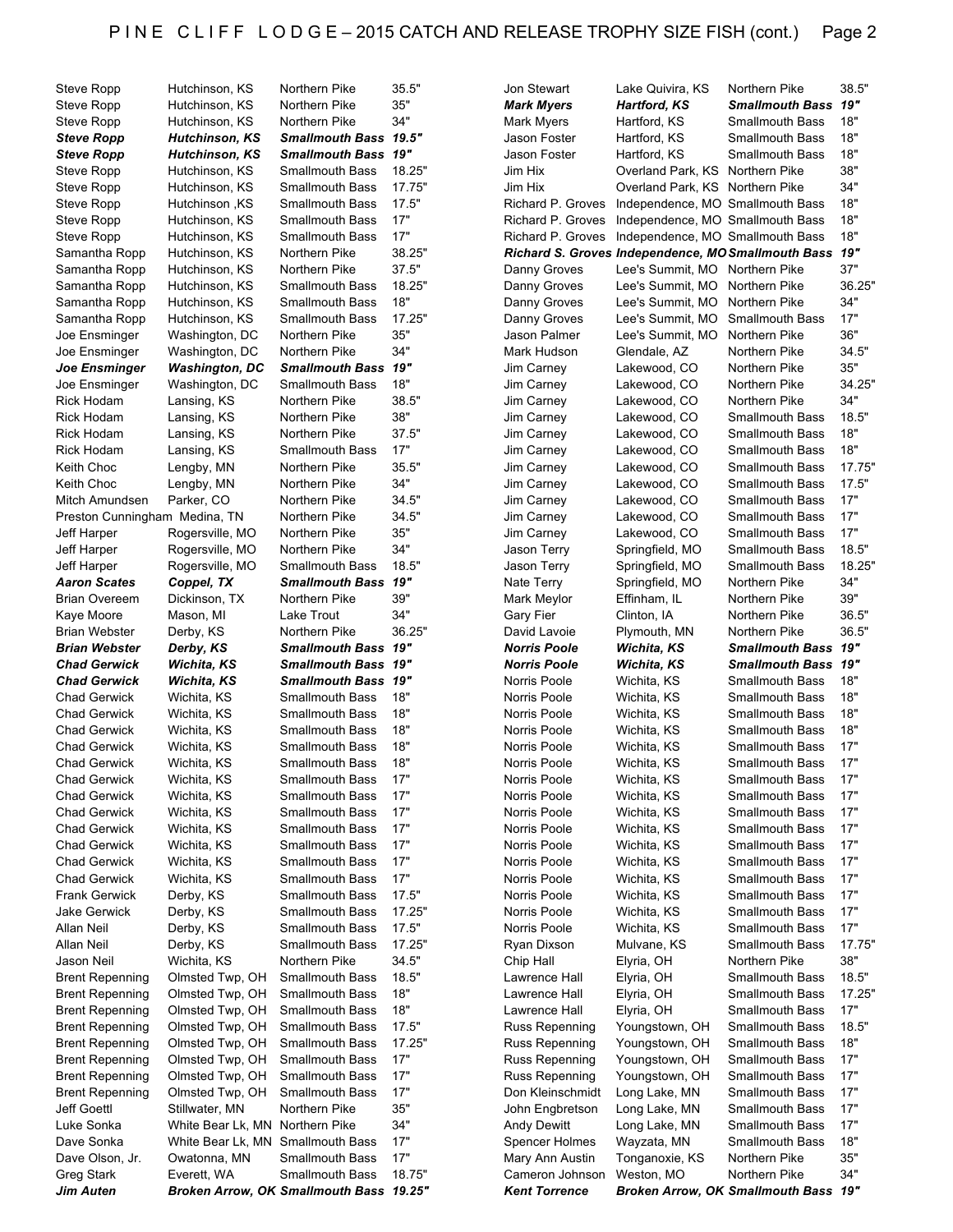# P I N E C L I F F L O D G E - 2015 CATCH AND RELEASE TROPHY SIZE FISH (cont.) Page 3

| Jim Auten                  |                                  | <b>Broken Arrow, OK Smallmouth Bass 19"</b> |            | <b>Kent Torrence</b>   | Broken Arrow, OK Smallmouth Bass |                               | 18.5"         |
|----------------------------|----------------------------------|---------------------------------------------|------------|------------------------|----------------------------------|-------------------------------|---------------|
| Jim Auten                  |                                  | Broken Arrow, OK Smallmouth Bass 19"        |            | <b>Kent Torrence</b>   | Broken Arrow, OK Smallmouth Bass |                               | 18"           |
| Jim Auten                  | Broken Arrow, OK Smallmouth Bass |                                             | 18.25"     | Kent Torrence          | Broken Arrow, OK Smallmouth Bass |                               | 18"           |
| Jim Auten                  | Broken Arrow, OK Smallmouth Bass |                                             | 18"        | Kent Torrence          | Broken Arrow, OK Smallmouth Bass |                               | 18"           |
| Jim Auten                  | Broken Arrow, OK Smallmouth Bass |                                             | 17.75"     | <b>Kent Torrence</b>   | Broken Arrow, OK Smallmouth Bass |                               | 18"           |
| Jim Auten                  | Broken Arrow, OK Smallmouth Bass |                                             | 17.5"      | <b>Kent Torrence</b>   | Broken Arrow, OK Smallmouth Bass |                               | 18"           |
| Jim Auten                  | Broken Arrow, OK Smallmouth Bass |                                             | 17.25"     | <b>Kent Torrence</b>   | Broken Arrow, OK Smallmouth Bass |                               | 18"           |
| Jim Auten                  | Broken Arrow, OK Smallmouth Bass |                                             | 17"        | <b>Kent Torrence</b>   | Broken Arrow, OK Smallmouth Bass |                               | 17.75"        |
| Jim Auten                  | Broken Arrow, OK Smallmouth Bass |                                             | 17"        | <b>Kent Torrence</b>   | Broken Arrow, OK Smallmouth Bass |                               | 17.75"        |
| Jim Auten                  | Broken Arrow, OK Smallmouth Bass |                                             | 17"        | <b>Kent Torrence</b>   | Broken Arrow, OK Smallmouth Bass |                               | 17.75"        |
| Jim Auten                  | Broken Arrow, OK Smallmouth Bass |                                             | 17"        | <b>Kent Torrence</b>   | Broken Arrow, OK Smallmouth Bass |                               | 17.25"        |
| Jim Auten                  | Broken Arrow, OK Smallmouth Bass |                                             | 17"        | Kent Torrence          | Broken Arrow, OK Smallmouth Bass |                               | 17.25"        |
| Jim Auten                  | Broken Arrow, OK Smallmouth Bass |                                             | 17"        | <b>Kent Torrence</b>   | Broken Arrow, OK Smallmouth Bass |                               | 17"           |
| Jim Auten                  | Broken Arrow, OK                 | <b>Smallmouth Bass</b>                      | 17"        | <b>Kent Torrence</b>   | Broken Arrow, OK                 | <b>Smallmouth Bass</b>        | 17"           |
| Jim Auten                  | Broken Arrow, OK                 | <b>Smallmouth Bass</b>                      | 17"        | <b>Kent Torrence</b>   | Broken Arrow, OK Smallmouth Bass |                               | 17"           |
| Tate Foley                 | South Bend, IN                   | Northern Pike                               | 39"        | Kent Torrence          | Broken Arrow, OK                 | <b>Smallmouth Bass</b>        | 17"           |
| Tate Foley                 | South Bend, IN                   | Northern Pike                               | 38.5"      | <b>Kent Torrence</b>   | Broken Arrow, OK                 | <b>Smallmouth Bass</b>        | 17"           |
| Colton Foley               | Osceola, IN                      | Northern Pike                               | 35"        | <b>Charlie Partney</b> | Mtn. Home, AR                    | <b>Smallmouth Bass</b>        | 18.25"        |
| Chloe Foley                |                                  | Northern Pike                               | 37.25"     |                        |                                  | <b>Smallmouth Bass</b>        | 17.25"        |
|                            | Osceola, IN                      |                                             | 36"        | Charlie Partney        | Mtn. Home, AR                    |                               | 35"           |
| Chloe Foley                | Osceola, IN                      | Northern Pike                               | 18"        | Andy Partney           | Mtn. Home, AR                    | Northern Pike                 |               |
| Chloe Foley                | Osceola, IN                      | <b>Smallmouth Bass</b>                      |            | Andy Partney           | Mtn. Home, AR                    | Northern Pike                 | 35"           |
| Scott Foley                | Osceola, IN                      | Northern Pike                               | 36"        | Andy Partney           | Mtn. Home, AR                    | Northern Pike                 | 34"           |
| <b>Scott Foley</b>         | Osceola, IN                      | Northern Pike                               | 35.75"     | Andy Partney           | Mtn. Home, AR                    | <b>Smallmouth Bass</b>        | 17"           |
| <b>Scott Foley</b>         | Osceola, IN                      | Northern Pike                               | 34"        | <b>Ben Partney</b>     | Mtn. Home, AR                    | Northern Pike                 | 36.5"         |
| Tom Foley                  | South Bend, IN                   | Northern Pike                               | 35"        | <b>Ben Partney</b>     | Mtn. Home, AR                    | Northern Pike                 | 35"           |
| J.W. Peterson              | Garland, TX                      | Northern Pike                               | 39"        | <b>Tom Goldsmith</b>   | <b>McPherson, KS</b>             | <b>Northern Pike</b>          | 43.75"        |
| J.W. Peterson              | Garland, TX                      | Northern Pike                               | 37"        | Tom Goldsmith          | McPherson, KS                    | Northern Pike                 | 38"           |
| J.W. Peterson              | Garland, TX                      | Northern Pike                               | 35"        | <b>Tom Goldsmith</b>   | McPherson, KS                    | Northern Pike                 | 35"           |
| J.W. Peterson              | Garland, TX                      | <b>Smallmouth Bass</b>                      | 18.25"     | <b>Tom Goldsmith</b>   | McPherson, KS                    | Northern Pike                 | 34.5"         |
| J.W. Peterson              | Garland, TX                      | <b>Smallmouth Bass</b>                      | 18"        | <b>Tom Goldsmith</b>   | McPherson, KS                    | Northern Pike                 | 34"           |
| Greg Wilkinson             | Richardson, TX                   | <b>Smallmouth Bass</b>                      | 18.5"      | Dayne Goldsmith        | Kansas City, MO                  | Northern Pike                 | 35.5"         |
| Greg Wilkinson             | Richardson, TX                   | <b>Smallmouth Bass</b>                      | 17.75"     | Dayne Goldsmith        | Kansas City, MO                  | Northern Pike                 | 34"           |
| Greg Wilkinson             | Richardson, TX                   | <b>Smallmouth Bass</b>                      | 17"        | Kenneth Hartmann       | Geneva, IL                       | Northern Pike                 | 35"           |
| <b>Brad Shields</b>        | Colleyville, TX                  | <b>Smallmouth Bass</b>                      | 18"        | <b>Todd Sarnstrom</b>  | Ellsworth, WI                    | <b>Northern Pike</b>          | 40.5"         |
| <b>Ben Hummel</b>          | Dallas, TX                       | <b>Smallmouth Bass</b>                      | 19"        | <b>Todd Sarnstrom</b>  | Ellsworth, WI                    | Northern Pike                 | 37"           |
| Ben Hummel                 | Dallas, TX                       | <b>Smallmouth Bass</b>                      | 18.5"      | <b>Todd Sarnstrom</b>  | Ellsworth, WI                    | Northern Pike                 | 36"           |
| Ben Hummel                 | Dallas, TX                       | <b>Smallmouth Bass</b>                      | 18"        | <b>Todd Sarnstrom</b>  | Ellsworth, WI                    | Northern Pike                 | 35"           |
| Ben Hummel                 | Dallas, TX                       | <b>Smallmouth Bass</b>                      | 17.75"     | <b>Todd Sarnstrom</b>  | Ellsworth, WI                    | Northern Pike                 | 35"           |
| Ben Hummel                 | Dallas, TX                       | <b>Smallmouth Bass</b>                      | 17"        | <b>Todd Sarnstrom</b>  | Ellsworth, WI                    | Northern Pike                 | 34.5"         |
| <b>Stan Pruett</b>         | Kansas City, MO                  | Northern Pike                               | 38.5"      | <b>Todd Sarnstrom</b>  | Ellsworth, WI                    | Smallmouth Bass 19.5"         |               |
| <b>Stan Pruett</b>         | Kansas City, MO                  | Northern Pike                               | 38"        | <b>Todd Sarnstrom</b>  | Ellsworth, WI                    | <b>Smallmouth Bass 19.25"</b> |               |
| <b>Stan Pruett</b>         | Kansas City, MO                  | Northern Pike                               | 38"        | <b>Todd Sarnstrom</b>  | Ellsworth, WI                    | Smallmouth Bass               | 18.75"        |
| <b>Stan Pruett</b>         | Kansas City, MO                  | Northern Pike                               | $38"$      | <b>Todd Sarnstrom</b>  | Ellsworth, WI                    | Smallmouth Bass 18.5"         |               |
|                            |                                  |                                             | 37"        |                        |                                  |                               |               |
| <b>Stan Pruett</b>         | Kansas City, MO                  | Northern Pike                               |            | <b>Todd Sarnstrom</b>  | Ellsworth, WI                    | Smallmouth Bass               | 18.5"         |
| <b>Stan Pruett</b>         | Kansas City, MO                  | Northern Pike                               | 36"        | <b>Todd Sarnstrom</b>  | Ellsworth, WI                    | <b>Smallmouth Bass</b>        | 18.25"        |
| <b>Stan Pruett</b>         | Kansas City, MO                  | Northern Pike                               | 35.25"     | <b>Todd Sarnstrom</b>  | Ellsworth, WI                    | Smallmouth Bass               | 18.25"        |
| <b>Stan Pruett</b>         | Kansas City, MO                  | Northern Pike                               | 35"        | <b>Todd Sarnstrom</b>  | Ellsworth, WI                    | <b>Smallmouth Bass</b>        | 17.75"        |
| <b>Stan Pruett</b>         | Kansas City, MO                  | Northern Pike                               | 34"        | <b>Todd Sarnstrom</b>  | Ellsworth, WI                    | <b>Smallmouth Bass</b>        | 17.75"        |
| <b>Stan Pruett</b>         | Kansas City, MO                  | <b>Smallmouth Bass</b>                      | 17"        | <b>Todd Sarnstrom</b>  | Ellsworth, WI                    | Smallmouth Bass               | 17.5"         |
| Tim Long                   | Kansas City, MO                  | Northern Pike                               | 38"        | <b>Todd Sarnstrom</b>  | Ellsworth, WI                    | <b>Smallmouth Bass</b>        | 17.25"        |
| Tim Long                   | Kansas City, MO                  | Northern Pike                               | 37"        | <b>Todd Sarnstrom</b>  | Ellsworth, WI                    | <b>Smallmouth Bass</b>        | 17.25"        |
| Tim Long                   | Kansas City, MO                  | Northern Pike                               | 36"        | <b>Todd Sarnstrom</b>  | Ellsworth, WI                    | <b>Smallmouth Bass</b>        | 17"           |
| Tim Long                   | Kansas City, MO                  | Northern Pike                               | 35.5"      | <b>Todd Sarnstrom</b>  | Ellsworth, WI                    | Smallmouth Bass               | 17"           |
| Tim Long                   |                                  |                                             |            |                        |                                  |                               |               |
| Tim Long                   | Kansas City, MO                  | Northern Pike                               | 35"        | Dennis Jones           | Fayetteville, AR                 | Northern Pike                 | 36.5"         |
|                            | Kansas City, MO                  | Northern Pike                               | 34"        | Dennis Jones           | Fayetteville, AR                 | Northern Pike                 | 34.25"        |
| Tim Long                   | Kansas City, MO                  | Northern Pike                               | 34"        | Dennis Jones           | Fayetteville, AR                 | Northern Pike                 | 34"           |
| Tim Long                   | Kansas City, MO                  | <b>Smallmouth Bass</b>                      | 18"        | Nick Jones             | Fayetteville, AR                 | Northern Pike                 | 34"           |
| Tim Long                   |                                  | <b>Smallmouth Bass</b>                      | 17"        | <b>Fran Chlebus</b>    | Monson, MA                       | Northern Pike                 |               |
|                            | Kansas City, MO                  |                                             | 17"        |                        |                                  |                               | 41"           |
| Tim Long                   | Kansas City, MO                  | <b>Smallmouth Bass</b>                      |            | Fran Chlebus           | Monson, MA                       | Northern Pike                 | 34.5"         |
| Keith Hall                 | Pittsburg, MO                    | Northern Pike                               | 34"        | Fran Chlebus           | Monson, MA                       | Northern Pike                 | 34.5"         |
| Ethan Belden               | Hutchinson, KS                   | <b>Smallmouth Bass</b>                      | 18"        | Fran Chlebus           | Monson, MA                       | <b>Smallmouth Bass</b>        | 18"           |
| Ethan Belden               | Hutchinson, KS                   | <b>Smallmouth Bass</b>                      | 17"        | Peter Chlebus          | Monson, MA                       | Smallmouth Bass               | 17.75"        |
| Jacob Mader                | Nickerson, KS                    | Northern Pike                               | 34"        | Peter Chlebus          | Monson, MA                       | <b>Smallmouth Bass</b>        | 17.5"         |
| Don Edwards                | Bunch, OK                        | Northern Pike                               | 44"        | Thomas Kology          | Monson, MA                       | Northern Pike                 | 35"           |
| Don Edwards                | Bunch, OK                        | Northern Pike                               | 36"        | Nate Kology            | Monson, MA                       | <b>Smallmouth Bass</b>        | 18.5"         |
| Milly Edwards              | Bunch, OK                        | Northern Pike                               | 36"        | Nate Kology            | Monson, MA                       | Smallmouth Bass               | 17.75"        |
| Milly Edwards              | Bunch, OK                        | Northern Pike                               | 36"        | Nate Kology            | Monson, MA                       | <b>Smallmouth Bass</b>        | 17.5"         |
| <b>Ray Edwards</b>         | Spiro, OK                        | Northern Pike                               | 41"        | Dan Pikul              | Monson, MA                       | Northern Pike                 | 35"           |
| Ray Edwards<br>Ray Edwards | Spiro, OK<br>Spiro, OK           | Northern Pike<br>Northern Pike              | 39"<br>35" | Dan Pikul<br>Dan Pikul | Monson, MA<br>Monson, MA         | Northern Pike<br>Walleye      | 34.75"<br>27" |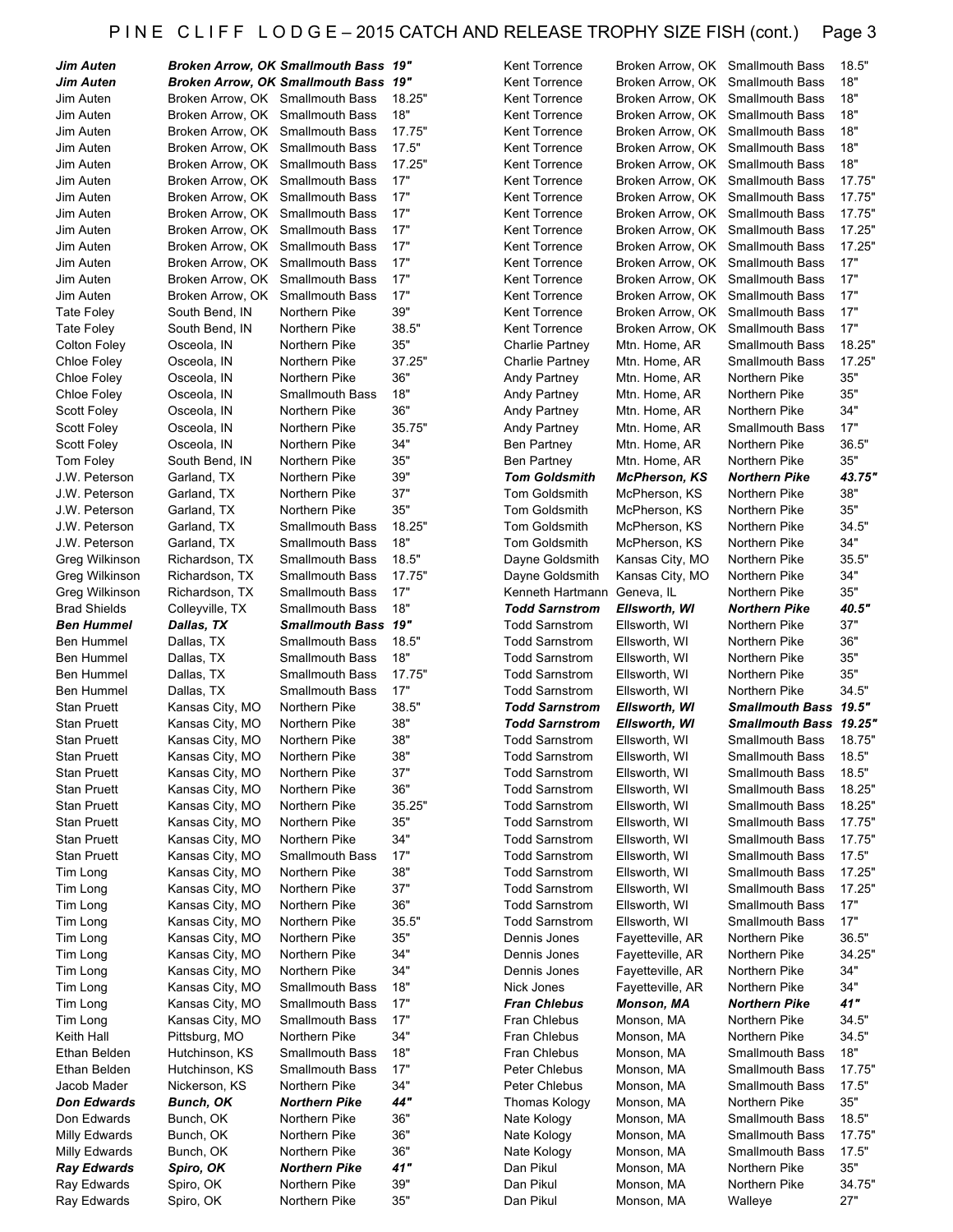# P I N E C L I F F L O D G E - 2015 CATCH AND RELEASE TROPHY SIZE FISH (cont.) Page 4

| Ray Edwards                        | Spiro, OK                        | Northern Pike                    | 34"          | Roger Leblanc                        | Oakham, MA                       | Smallmouth Bass                | 17.5"         |
|------------------------------------|----------------------------------|----------------------------------|--------------|--------------------------------------|----------------------------------|--------------------------------|---------------|
| Ray Edwards                        | Spiro, OK                        | Northern Pike                    | 34"          | Pat Rees                             | Lansing, KS                      | Northern Pike                  | 35.25"        |
| Ray Edwards                        | Spiro, OK                        | Northern Pike                    | 34"          | Pat Rees                             | Lansing, KS                      | Northern Pike                  | 34.5"         |
| Oscar Hamilton                     | Kansas City, KS                  | Northern Pike                    | 34.5"        | <b>Rick Rogers</b>                   | Lansing, KS                      | Northern Pike                  | 34.5"         |
| Kevin Riemann                      | Vassar, KS                       | Northern Pike                    | 34.5"        | <b>Brian Rogers</b>                  | Lansing, KS                      | Northern Pike                  | 37"           |
| <b>Steve Smith</b>                 | Rockville, IN                    | Northern Pike                    | 37"          | Dan Calhoun                          | Pleasantville, IA                | <b>Northern Pike</b>           | 41"           |
|                                    |                                  |                                  |              |                                      |                                  |                                | 34"           |
| Gary Rowland                       | Bella Vista, AR                  | <b>Smallmouth Bass</b>           | 18"          | Dan Calhoun                          | Pleasantville, IA                | Northern Pike                  |               |
| Gary Rowland                       | Bella Vista, AR                  | <b>Smallmouth Bass</b>           | 17"          | Craig Calhoun                        | Indianola, IA                    | Northern Pike                  | 34"           |
| Mat Powell                         | Racine, WI                       | Northern Pike                    | 36.5"        | Craig Calhoun                        | Indianola, IA                    | Northern Pike                  | 34"           |
| <b>Mat Powell</b>                  | Racine, WI                       | Northern Pike                    | 34.5"        | Craig Calhoun                        | Indianola, IA                    | Northern Pike                  | 34"           |
| Eric Rodgers                       | Central, SC                      | Northern Pike                    | 34.5"        | Craig Calhoun                        | Indianola, IA                    | Northern Pike                  | 34"           |
| Greg Reid                          | Central, SC                      | <b>Smallmouth Bass</b>           | 17.5"        | Craig Calhoun                        | Indianola, IA                    | <b>Smallmouth Bass</b>         | 17"           |
|                                    |                                  | <b>Smallmouth Bass</b>           | 17"          |                                      |                                  | Northern Pike                  | 34"           |
| Greg Reid                          | Central, SC                      |                                  |              | <b>Todd Dodson</b>                   | Altoona, IA                      |                                |               |
| Greg Reid                          | Central, SC                      | <b>Smallmouth Bass</b>           | 17"          | <b>Todd Dodson</b>                   | Altoona, IA                      | Northern Pike                  | 34"           |
| <b>Greg Markel</b>                 | Long Creek, SC                   | Northern Pike                    | 36.5"        | <b>Todd Dodson</b>                   | Altoona, IA                      | Northern Pike                  | 34"           |
| Greg Markel                        | Long Creek, SC                   | <b>Smallmouth Bass</b>           | 17"          | <b>Todd Dodson</b>                   | Altoona, IA                      | Northern Pike                  | 34"           |
| Houston Hammond Asheville, NC      |                                  | <b>Smallmouth Bass</b>           | 18"          | <b>Todd Dodson</b>                   | Altoona, IA                      | Northern Pike                  | 34"           |
| Houston Hammond Asheville, NC      |                                  | <b>Smallmouth Bass</b>           | 18"          | <b>Todd Dodson</b>                   | Altoona, IA                      | Northern Pike                  | 34"           |
| Houston Hammond Asheville, NC      |                                  | <b>Smallmouth Bass</b>           | 17"          | <b>Todd Dodson</b>                   | Altoona, IA                      | Northern Pike                  | 34"           |
|                                    |                                  |                                  |              |                                      |                                  |                                |               |
| <b>Frank Sink</b>                  | Asheville, NC                    | <b>Smallmouth Bass</b>           | 17"          | <b>Todd Dodson</b>                   | Altoona, IA                      | Northern Pike                  | 34"           |
| Roy Lotspeich                      | St. Charles, MO                  | Northern Pike                    | 36.25"       | <b>Todd Sarnstrom</b>                | Ellsworth, WI                    | Northern Pike                  | 34.25"        |
| Roy Lotspeich                      | St. Charles, MO                  | Northern Pike                    | 36"          | Johanna Sarnstrom Ellsworth, WI      |                                  | <b>Smallmouth Bass</b>         | 17"           |
| Roy Lotspeich                      | St. Charles, MO                  | Northern Pike                    | 36"          | <b>Naomi Sarnstrom Ellsworth, WI</b> |                                  | Smallmouth Bass 19.25"         |               |
| <b>Todd Lotspeich</b>              | O'Fallon, MO                     | Northern Pike                    | 39"          | Naomi Sarnstrom                      | Ellsworth, WI                    | <b>Smallmouth Bass</b>         | 18"           |
| <b>Todd Lotspeich</b>              | O'Fallon, MO                     | Northern Pike                    | 38.75"       | David Larsen                         | Tomah, WI                        | Northern Pike                  | 35"           |
|                                    |                                  |                                  |              |                                      |                                  |                                |               |
| <b>Todd Lotspeich</b>              | O'Fallon, MO                     | Northern Pike                    | 37.5"        | David Larsen                         | Tomah, WI                        | Northern Pike                  | 35"           |
| <b>Todd Lotspeich</b>              | O'Fallon, MO                     | Northern Pike                    | 36"          | David Larsen                         | Tomah, WI                        | Northern Pike                  | 34"           |
| <b>Todd Lotspeich</b>              | O'Fallon, MO                     | Northern Pike                    | 35.5"        | David Larsen                         | Tomah, WI                        | <b>Smallmouth Bass</b>         | 18"           |
| <b>Todd Lotspeich</b>              | O'Fallon, MO                     | Northern Pike                    | 34.5"        | Lynne Larsen                         | Tomah, WI                        | Northern Pike                  | 34.75"        |
| <b>Todd Lotspeich</b>              | O'Fallon, MO                     | Northern Pike                    | 34.25"       | Lynne Larsen                         | Tomah, WI                        | Northern Pike                  | 34"           |
| <b>Todd Lotspeich</b>              | O'Fallon, MO                     | <b>Smallmouth Bass</b>           | 19.5"        | Lynne Larsen                         | Tomah, WI                        | <b>Smallmouth Bass</b>         | 19"           |
|                                    |                                  |                                  |              |                                      |                                  |                                |               |
| <b>Todd Lotspeich</b>              | O'Fallon, MO                     | <b>Smallmouth Bass</b>           | 17.25"       | Nick Masini                          | Burlington, WI                   | Northern Pike                  | 37.5"         |
| Mark Brickner                      | St. Peters, MO                   | Northern Pike                    | 36"          | Nick Masini                          | Burlington, WI                   | Northern Pike                  | 35"           |
| Mark Brickner                      | St. Peters, MO                   | Northern Pike                    | 34"          | <b>Brian Pilgard</b>                 | Woodstock, IL                    | Northern Pike                  | 38.5"         |
| Kyle Gingerich                     | Boone, MO                        | Northern Pike                    | 37.25"       | <b>Brian Pilgard</b>                 | Woodstock, IL                    | Northern Pike                  | 38"           |
| Kyle Gingerich                     | Boone, MO                        | Northern Pike                    | 36"          | <b>Brian Pilgard</b>                 | Woodstock, IL                    | Northern Pike                  | 37.5"         |
| <b>Brett Davis</b>                 | Warrenton, MO                    | Northern Pike                    | 36"          | <b>Brian Pilgard</b>                 | Woodstock, IL                    | Northern Pike                  | 37.25"        |
|                                    |                                  |                                  |              |                                      |                                  |                                |               |
| <b>Brett Davis</b>                 | Warrenton, MO                    | Northern Pike                    | 35.25"       | <b>Brian Pilgard</b>                 | Woodstock, IL                    | Northern Pike                  | 34.5"         |
| <b>Brett Davis</b>                 | Warrenton, MO                    | Northern Pike                    | 34.75"       | <b>Brian Pilgard</b>                 | Woodstock, IL                    | Northern Pike                  | 34"           |
| James Davis                        | Warrenton, MO                    | Northern Pike                    | 35.5"        | <b>Brian Pilgard</b>                 | Woodstock, IL                    | <b>Smallmouth Bass</b>         | 17"           |
| James Davis                        | Warrenton, MO                    | Northern Pike                    | 35"          | <b>Elizabeth Pilgard</b>             | Chicago, IL                      | Northern Pike                  | 35"           |
| Adam Hutchison                     | Chagrin Falls, OH                | Northern Pike                    | 34"          | <b>Elizabeth Pilgard</b>             | Chicago, IL                      | Smallmouth Bass 19"            |               |
| Adam Hutchison                     | Chagrin Falls, OH                | <b>Smallmouth Bass</b>           | 17"          | Elizabeth Pilgard                    | Chicago, IL                      | <b>Smallmouth Bass</b>         | 18"           |
|                                    |                                  |                                  | 35"          |                                      |                                  |                                |               |
| Colter Carzoli                     | Banner, WY                       | Northern Pike                    |              | <b>Elizabeth Pilgard</b>             | Chicago, IL                      | <b>Smallmouth Bass</b>         | 17.25"        |
| Colter Carzoli                     | Banner, WY                       | Smallmouth Bass                  | 17"          | <b>Elizabeth Pilgard</b>             | Chicago, IL                      | <b>Smallmouth Bass</b>         | 17"           |
| <b>Victor Reilly</b>               | Fredericksburg, VA Northern Pike |                                  | 39.5"        | John Hughes                          | Orange, TX                       | Northern Pike                  | 36"           |
| <b>Casey Showalter</b>             | Altoona, IA                      | Northern Pike                    | 35.25"       | David Hamilton                       | Friendswood, TX                  | <b>Smallmouth Bass</b>         | 17"           |
| <b>Casey Showalter</b>             | Altoona, IA                      | Northern Pike                    | 35"          | Ray Kamin, Jr.                       | Masonville, IA                   | Northern Pike                  | 36"           |
| Ray Kamin, III                     | Robins, IA                       | Northern Pike                    | 39"          | Ray Kamin, Jr.                       | Masonville, IA                   | Northern Pike                  | 35"           |
| Ray Kamin, III                     |                                  |                                  |              |                                      |                                  |                                |               |
|                                    |                                  |                                  |              |                                      |                                  |                                |               |
| Ray Kamin, III                     | Robins, IA                       | Northern Pike                    | 34"          | Ray Kamin, Jr.                       | Masonville, IA                   | Northern Pike                  | 34"           |
|                                    | Robins, IA                       | Northern Pike                    | 34"          | Clark Cunningham Spencer, IA         |                                  | Northern Pike                  | 38"           |
| Rob Gavin                          | Williamsburg, IA                 | Northern Pike                    | 35.5"        | Clark Cunningham                     | Spencer, IA                      | Northern Pike                  | 38"           |
| Mike Juen                          | Ellsworth, WI                    | Northern Pike                    | 35.25"       | Bob Savko                            | <b>Fisherville, KY</b>           | <b>Northern Pike</b>           | 40.5"         |
| Mike Juen                          |                                  |                                  |              |                                      |                                  |                                |               |
|                                    | Ellsworth, WI                    | Northern Pike                    | 35"          | Bob Savko                            | Fisherville, KY                  | Northern Pike                  | 39.25"        |
| Mike Juen                          | Ellsworth, WI                    | Northern Pike                    | 35"          | Bob Savko                            | Fisherville, KY                  | Northern Pike                  | 37.25"        |
| Mike Juen                          | Ellsworth, WI                    | <b>Smallmouth Bass</b>           | 17.25"       | Bob Savko                            | Fisherville, KY                  | Northern Pike                  | 36.75"        |
| Cole Juen                          | Ellsworth, WI                    | Northern Pike                    | 34"          | Bob Savko                            | Fisherville, KY                  | Northern Pike                  | 35.75"        |
| Cole Juen                          | Ellsworth, WI                    | Northern Pike                    | 34"          | Bob Savko                            | Fisherville, KY                  | Northern Pike                  | 35"           |
| Owen Neff                          | Centerville, OH                  | Northern Pike                    | 35"          | Bob Savko                            | Fisherville, KY                  | Northern Pike                  | 34.25"        |
| Owen Neff                          | Centerville, OH                  | Northern Pike                    | 34"          | Bob Savko                            | Fisherville, KY                  | Northern Pike                  | 34.25"        |
|                                    |                                  |                                  | 35"          |                                      |                                  |                                |               |
| <b>Tony Neff</b>                   | Thatcher, AZ                     | Northern Pike                    |              | <b>Rick Newton</b>                   | Louisville, KY                   | Northern Pike                  | 34.5"         |
| <b>Tony Neff</b>                   | Thatcher, AZ                     | <b>Smallmouth Bass</b>           | 17.5"        | David Metzger                        | Louisville, KY                   | Northern Pike                  | 37"           |
| <b>Boyd Sanders</b>                | Lanesville, IN                   | Northern Pike                    | 35"          | David Metzger                        | Louisville, KY                   | Northern Pike                  | 36.5"         |
| Dennis Geary                       | Elizabeth, IN                    | Northern Pike                    | 34.5"        | David Metzger                        | Louisville, KY                   | Northern Pike                  | 36.5"         |
| <b>Dennis Geary</b>                | Elizabeth, IN                    | <b>Smallmouth Bass</b>           | 19.25"       | David Metzger                        | Louisville, KY                   | Northern Pike                  | 36.25"        |
| Joyce Geary                        | Elizabeth, IN                    | Northern Pike                    | 34"          | David Metzger                        | Louisville, KY                   | Northern Pike                  | 35.25"        |
|                                    | Louisville, KY                   | <b>Northern Pike</b>             | 40.5"        | Peter Gerstle                        | Louisville, KY                   | Northern Pike                  | 38"           |
| <b>Jerry Geary</b>                 |                                  |                                  |              |                                      |                                  |                                |               |
| Jerry Geary                        | Louisville, KY                   | <b>Smallmouth Bass</b>           | 18.5"        | Peter Gerstle                        | Louisville, KY                   | Northern Pike                  | 36.75"        |
| Patricia Morgan<br>Patricia Morgan | Ada, OK<br>Ada, OK               | Northern Pike<br>Smallmouth Bass | 36.5"<br>18" | Peter Gerstle<br>Peter Gerstle       | Louisville, KY<br>Louisville, KY | Northern Pike<br>Northern Pike | 36"<br>34.25" |